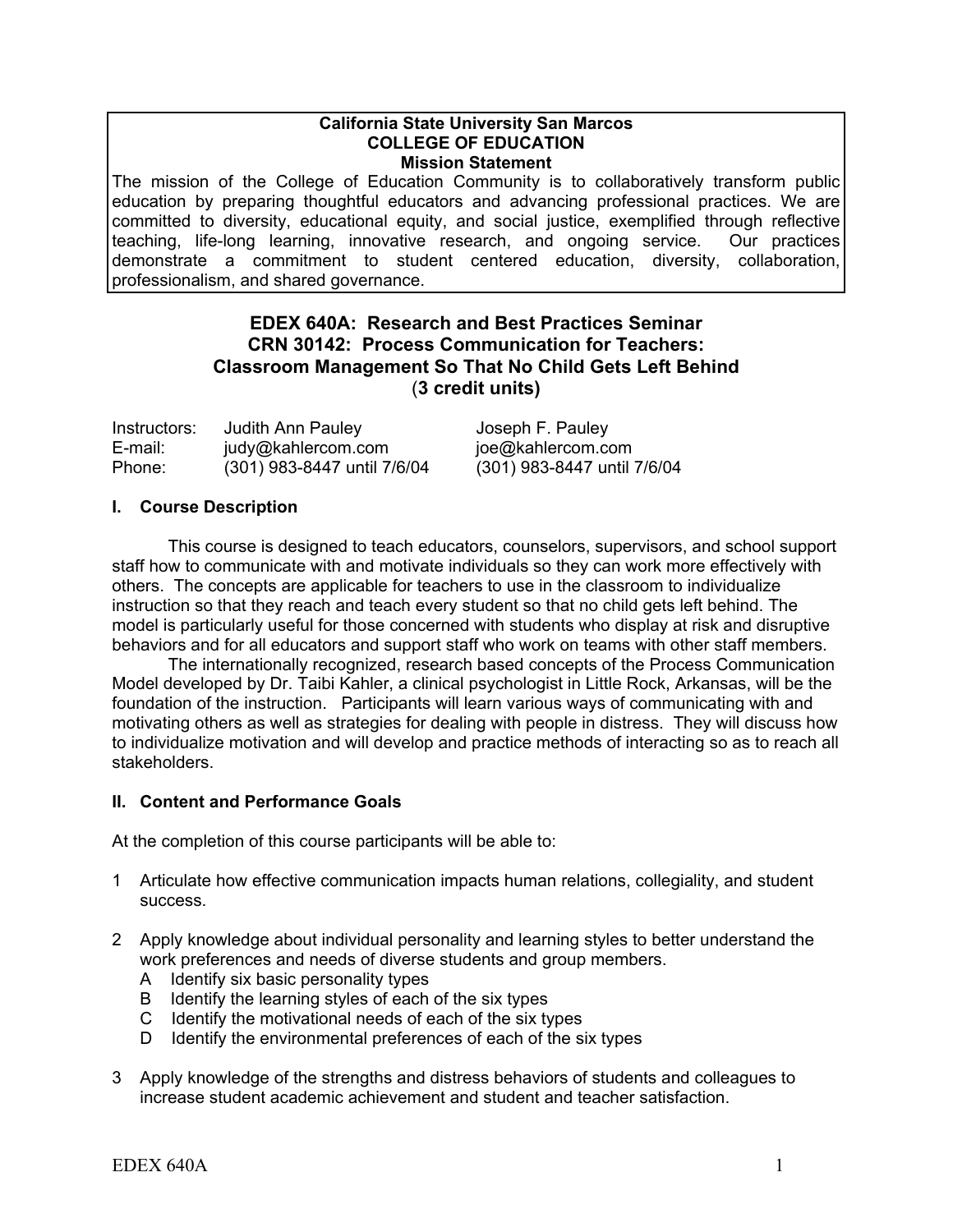- A Identify the strengths of each of the six personality types
- B Identify the distress sequences of the six personality types
- C Identify symptoms of first degree distress of the six personality types
- D Identify the failure mechanisms of the six personality types
- 4 Initiate and respond to the communication of students and teachers by effectively matching them in their particular preferred mode of communication
	- A Identify and be able to use the five channels of communication

 B Identify and be able to shift to the other person's frame of reference and preferred channel of communication

- 5 Address specific individual motivational needs
	- A Identify eight motivational needs
	- B Understand the motivational needs of each of the six personality types
	- C Motivate each of the six personality types appropriately
- 6 Use strategies to help teachers work effectively with students and colleagues of diverse cultures and backgrounds
- 7 Use strategies to deal with conflict and challenging behaviors
	- A Identify causes of conflict between teachers and students, between student and student, between teachers and parents, and between colleagues
	- B Develop strategies to invite people out of distress
	- C Use these strategies to resolve conflict with each of the six personality types
- 8 Articulate the settings in which these skills may be applied

#### **III. What I Need for Class**

Kahler Process Teaching Model, Kahler, T., from Kahler Communications, Inc., 2000. Email judy@kahlercom.com for procedures for taking online precourse inventory.

Here's How to Reach Me: Matching Instruction to Personality Types in Your Classroom, Pauley, J., Bradley, D., Pauley, J., Paul H. Brookes Publishing Co. 2001.

#### **Select Articles, Handouts, and Web Sites including:**

"Funsters and Feelers: Students Thrive with Teaching That Suits Their Natures.", Jackson, M., and Pauley, J. Momentum, 1999

"The Process Communication Model: An Effective Tool to Motivate All Students". Bradley, D., and Smith, K. Classroom Leadership Online 3(1) 1-5. ASCD 1999.

"Motivating At Risk Students Using The Process Communication Model". Bradley, D., Pauley, J. and Smith, K. Monograph for Eighth Annual Comprehensive System of Personal Development (CSPD) Conference on Leadership and Change (CEC), May 2000

"The Contrasting Personalities of Middle School Students: Reaching Each One". Bradley, D. and Jackson, M. Manuscript submitted to the Middle School Journal.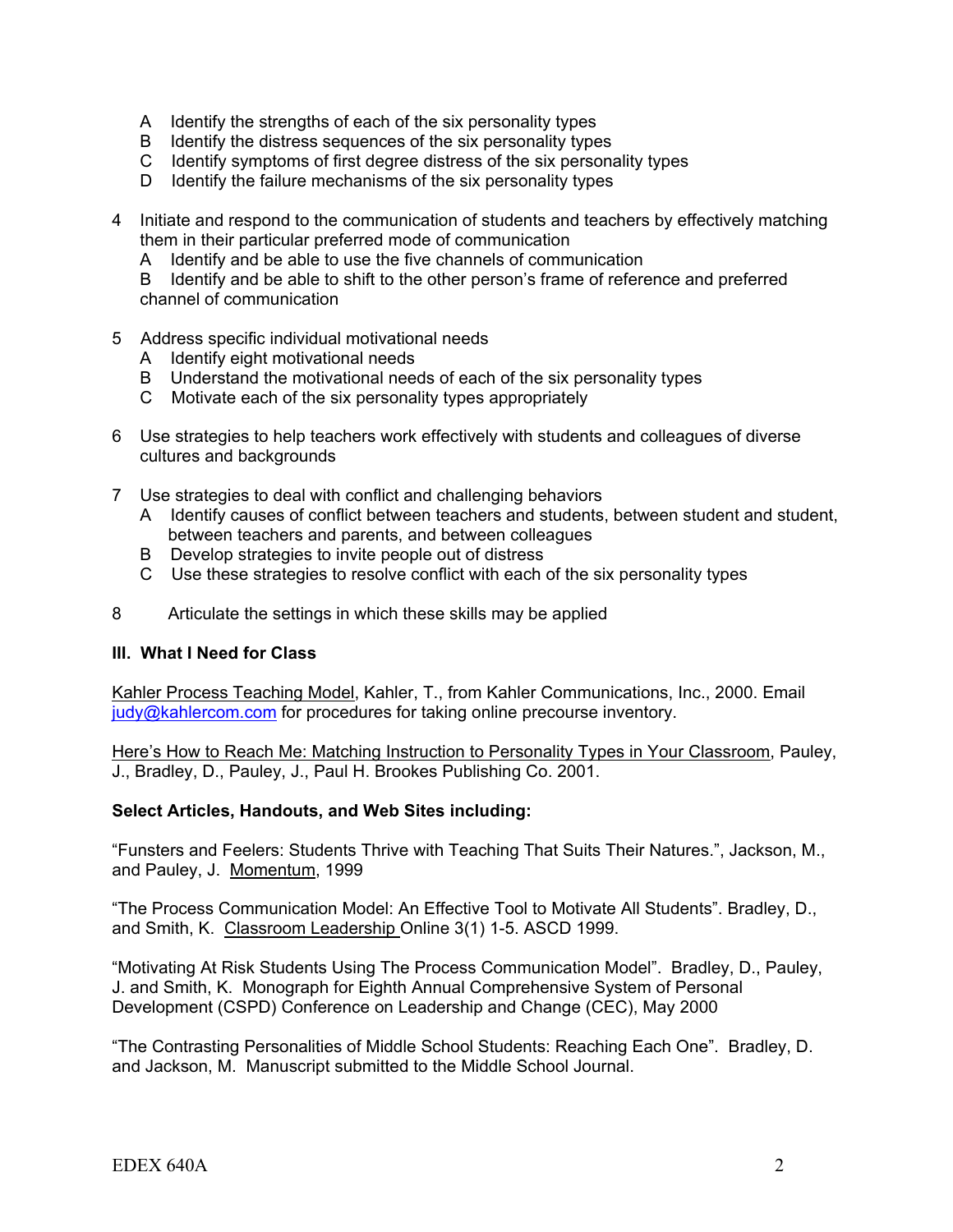"The Process Communication Model: Understanding Ourselves and Others". Gilbert, M. National Association of Secondary School Principals, 1996.

"Why Educators have problems with some students: Understanding frames of preference". Gilbert, M. Journal of Educational Administration, Vol 37, No.3, 1999

National Dropout Prevention Network Newsletter, National Dropout Prevention Center, Clemson University, Winter 2003

- 1 "Learning Styles and Student Achievement", Pauley, J. and Pauley, J.
- 2 "Why Don't They Listen", Gilbert, M.
- 3 "Improving Student Attitudes and Performance by Meeting Student Needs", Pauley, J.
- 4 "Giving Young Men a Chance With the Leadership Academy", Hopewell, S.
- 5 "Learning Styles Has Changed My Life", Hatfield, E.
- 6 "Viewpoint", Browning, D.

Supplemental reading and videos illustrating the concepts of Process Communication.

Student Intervention Plan form from "Here's How to Reach Me: Matching Instruction to Personality Types in Your Classroom", Pauley, J., Bradley, D., and Pauley, J. Paul H. Brookes Publishing Co. 2001.

Process Communications website: www.kahlercom.com

Post class consultation with the trainers via email: judy@kahlercom.com

## **IV. Professional and Administrative Requirements**

- 1. Attend all class sessions. Be on time. Please call the instructor when you are unable to attend class or when you will be late. It is the policy of the CSUSM College of Education that any student who misses 20% or more of class time or class sessions may not receive a passing grade for a course.
- 2. "Person-first" language (e.g., "Student with Down Syndrome" rather than "Down Syndrome student;" "Johnny, who happens to have Down Syndrome", rather than "My Down Syndrome student") must be used throughout all written and oral assignments and discussions.
- 3. Word process all written documents. Keep a copy of all of your work. You will want these copies for your records and for potential future use as professional portfolio entries.
- 4. Complete and hand in all assignments on the due dates for full credit. If you have extraordinary circumstances that impact completion of your assignments, please let the instructor(s) know. Any time that you have questions or concerns, please contact the instructor(s) immediately.
- 5. Participate in class discussions and group activities and demonstrate positive interpersonal skills with classmates and guests.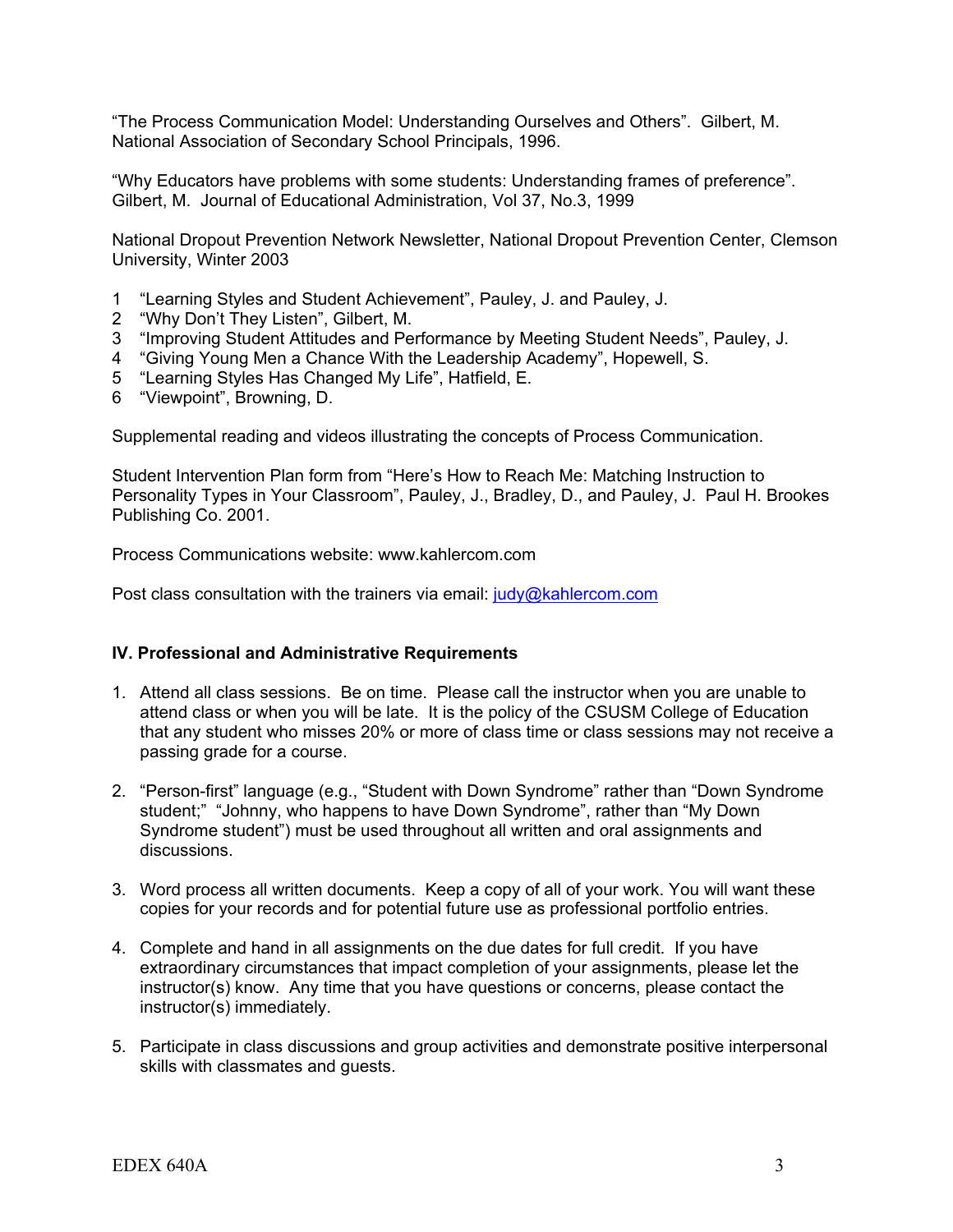6. Select a class "buddy" to ensure that you receive handouts and information when you must miss class. Buddy: Telephone: Fax: E-mail: Address:

#### **Activities and instructional methods for realizing objectives:**

| class discussions   | group work   | lectures       | readings in texts |
|---------------------|--------------|----------------|-------------------|
| web site access     | study guides | demonstrations | videos            |
| written reflections | role plays   | observations   | simulations       |

#### **Evaluation of attainment of these knowledge bases and skills:**

| attendance            | punctuality         | participation in class |
|-----------------------|---------------------|------------------------|
| study guide responses | assessment outcomes | role play performance  |
| group presentation    | SIP worksheets      |                        |

#### **V. Scholastic Requirements**

#### **Class Attendance and Participation (40 maximum points)**

This course consists of five 8.5-hour day (plus breaks) class sessions. Attendance at and active participation in each of the **5 classes** is worth a maximum of **8 points per class/day**.

 Regular and punctual attendance is required. This class is interactive in nature, and the inclass experiences and discussions are difficult if not impossible to recreate. Additionally, each class member is expected to practice exemplary collaborative teaming and participatory behavior. To reinforce the program's commitment to the development of professional interpersonal skills, students earn points each class for: a) arriving on time; b) returning from breaks on time; c) staying for all of the class; d) fully participating and cooperating with classmates, instructors, and guests in accordance with agreed-upon class norms; and e) completing and sharing reflections. Participants who arrive late, depart early, engage in a "noncollaborative" behavior, or fail to have assignments/reflections prepared on time can expect to receive less than the maximum points for a class.

#### **Completion of 4 SIPs (20 maximum points)**

In "Here's How to Reach Me" page 153-159, the authors describe a Student Intervention Plan form and give examples showing how to complete one. Students will be expected to complete forms on four different students/individuals. In addition to completing the form, students will write a description of the strategies tried and the results. During the course, students will be given an example of descriptions previous educators have written. Each SIP is worth a maximum of **5 points.**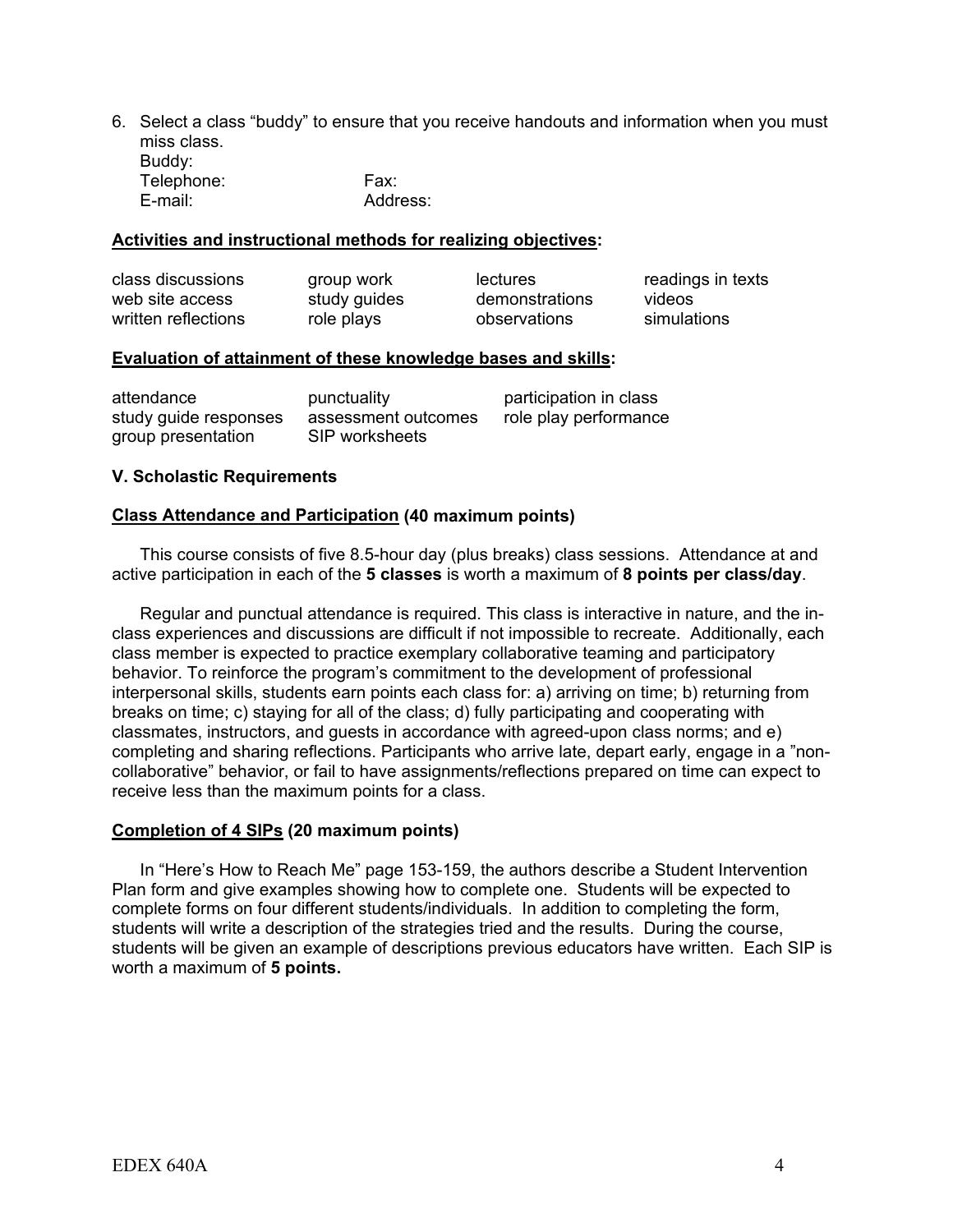## **Completion of 4 Reflections**

Participants will prepare three written reading reflections **(14 points)**. These are Homework assignments 1, 4 & 9. The quality of this and all written work for this course will be judged according to at least the following criteria:

- a) use of respectful, professional, "person first" language (i.e., Jacque, who has Cerebral Palsy versus "the CP kid");
- b) correctness of spelling, punctuation, and grammatical usage of language;
- c) organization, comprehensiveness, and professional appearance of the product;
- d) evidence of higher order thinking (e.g., analysis, synthesis, application, evaluation); and
- e) connection with other readings, lectures, workshops, discussions, and experiences.

## **Description of Homework Assignments**

- HW 1 Think about when you phased and write a one page reflection of what occurred and the circumstances in your life at the time. For those who have not phased write a one-page reflection on how you have handled situations when you have been in distress and why you think you have gone through life without phasing. (3 points)
- HW 2 Prepare a story for the Perceptions Exercise P. 9 (3 points)
- HW 3 Think of a person with whom you should use each channel. (1 point)
- HW 4 Write a reflection listing three things that each type student wants from their teachers in the classroom and three things they do not want. (5 points)
- HW 5 Make a list of five ways to get your base needs and five ways to get your phase needs met positively. (3 points)
- HW 6 Think of behaviors you have observed people do to get each need met negatively. (1 point)
- HW 7a Write a lesson plan using the lesson planning questions on page 144 in Here's How to Reach Me. (4 points)
- HW 7b Write an introduction to a lesson using the personality parts and perceptions of the six types. (3 points)
- HW 7c Write an introduction to a meeting addressing the needs of the six types. (3 points)
- HW 8a Write a one or two sentence interaction strategy for each of the personality types on your top two floors using the correct personality part, channel and perception. Use the information on the Interaction Strategy Card or the information on pages 79 and 80. (2 points)
- HW 8b Write a one or two sentence interaction strategy for each of the personality types on your top two floors using the correct psychological need for each type. (2 points)
- HW 9 Write two reflections, one for each of two articles on Process Communication explaining their application to the classroom. (3 points each)
- HW 10 Quality Processing Exercise I P. 88 (4 points)
- HW 11 Complete 4 SIP's with written reflection of strategies tried and the results (5 points each)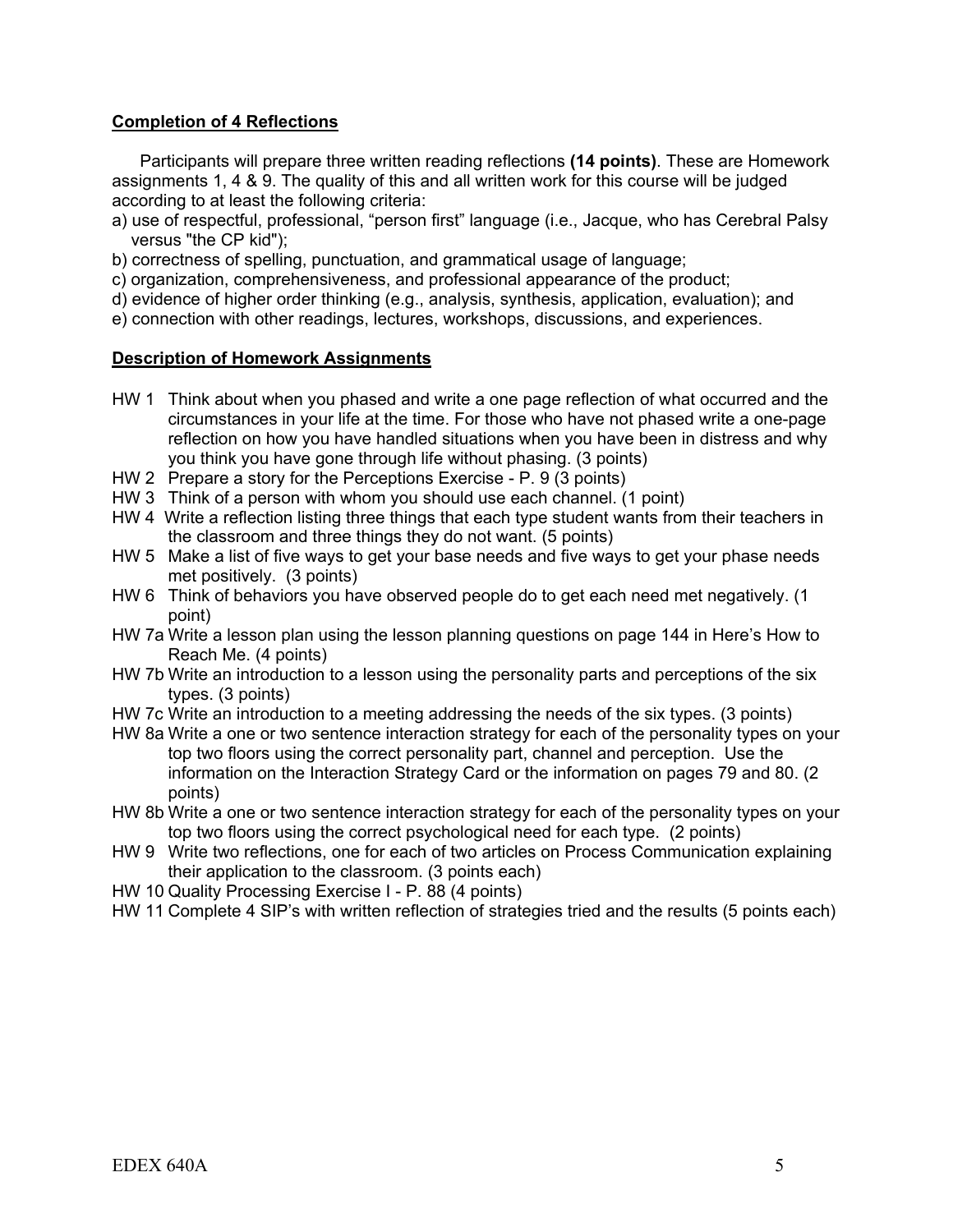| <b>Class Date</b> | <b>Topics</b>                                                                                | <b>Readings Due Today</b>                                                                                                                                                                                                                                                  | <b>Assignments Due</b>                                                             |
|-------------------|----------------------------------------------------------------------------------------------|----------------------------------------------------------------------------------------------------------------------------------------------------------------------------------------------------------------------------------------------------------------------------|------------------------------------------------------------------------------------|
| July 19           | The Individual First -<br>How They Learn and<br>How To Reach Them                            | Because of the amount of reading for this<br>class, we suggest students read at least<br>Chapters $1 - 4$ in "Here's How to Reach<br>Me" (HHTRM) before the first class. You<br>may also want to read some of the other<br>articles listed before the first class meeting. |                                                                                    |
| July 20           | <b>Communicating With</b><br>and Motivating Others                                           | "Process Teaching" pp 4-21,27-44<br>"Here's How to Reach Me" Chapters 1-8<br>ASCD Online article by Bradley & Smith<br>CEC monograph by Bradley, Pauley & Smith                                                                                                            | HW 1, 2 & 3                                                                        |
| July 21           | How People Interact;<br>People in Distress                                                   | "Process Teaching" pp 22-26, 45-53<br>"Here's How to Reach Me" Chapters 9 & 10<br>Manuscript for Middle School Journal by<br>Bradley & Jackson<br>NASSP article by Gilbert                                                                                                 | HW 4, 5 & 6                                                                        |
| July 22           | <b>Conflict Resolution -</b><br>Dealing with People in<br><b>Distress</b>                    | "Process Teaching" pp 70-85<br>"Here's How to Reach Me" Chapters 11<br>Jackson, Pauley article                                                                                                                                                                             | HW 7a, b, or c (1 due today, the other 2<br>emailed by 15 August 2003)<br>HW 8a 8b |
| July 23           | Work on Develop<br>Strategies/<br>Activities/Intervention<br>Plans and document their<br>use | Bradley, Smith article<br>Gilbert articles<br>Bradley, Smith, Pauley article<br>Dr. Kahler's article on http://kahlercom.com                                                                                                                                               | HW 9, 10 (1st SIP due today, the other<br>3 emailed by 15 August 2003)             |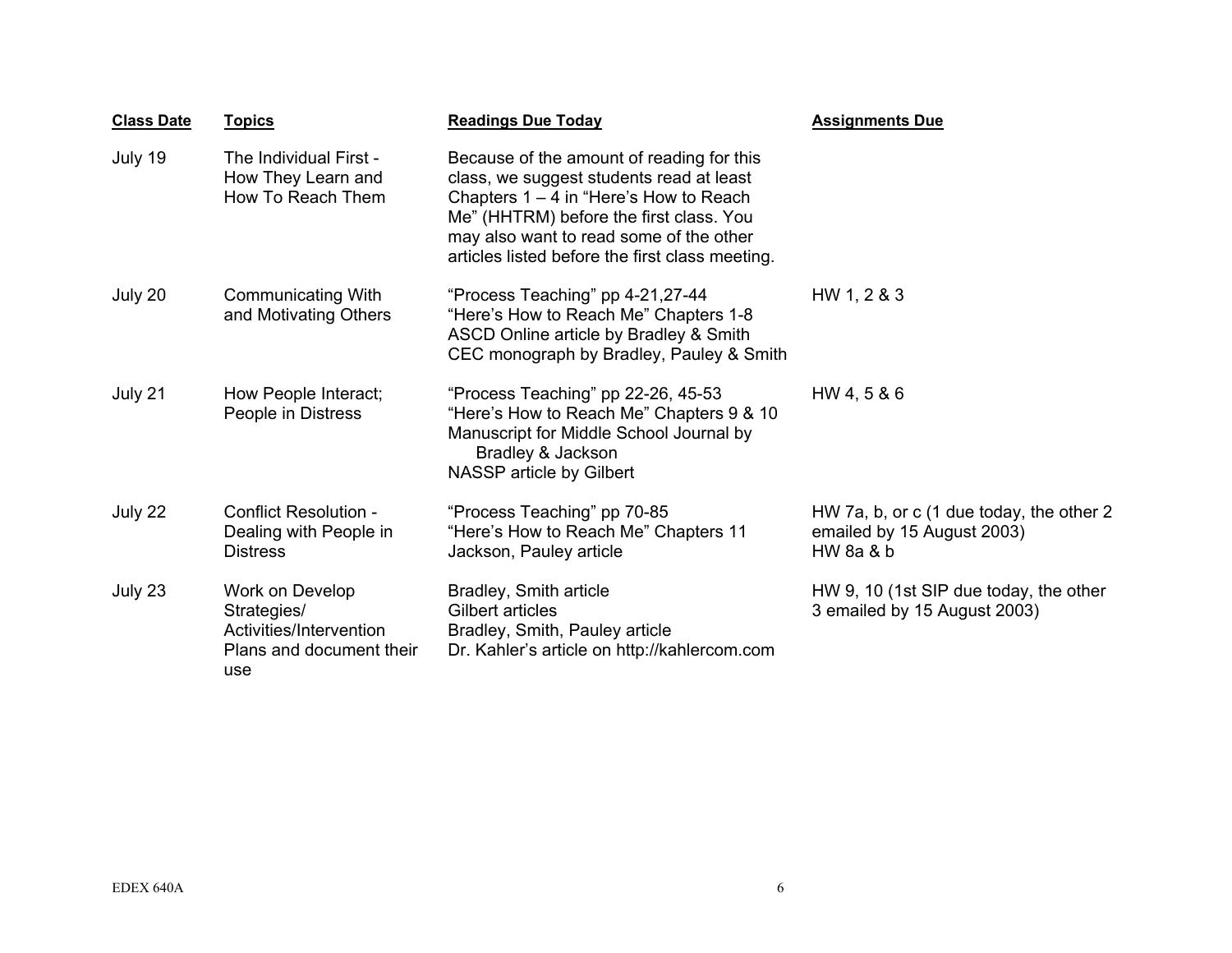## **EDEX 640A CRN 30142 Reflection Prompts**

## **Writing Criteria**

Three reading reflections are due on the dates indicated in the syllabus schedule.

The quality of reflections will be judged based upon at least the following criteria:

- use of respectful and professional "person first" language (i.e., "Rich who has Cerebral Palsy" versus "the CP child");
- word processed with accuracy in spelling, punctuation, and grammar;
- organization, comprehensiveness, and professional appearance of the product
- connection with readings, class discussions, findings on the web, and;
- use of higher order thinking skills of application, analysis, synthesis, and evaluation.

## **GRADING SCALE (in percentages):**

|  |                          |  | A 93-100 A-90-92 B+87-89 B 83-86 B-80-82 C+77-79 |  |
|--|--------------------------|--|--------------------------------------------------|--|
|  | C 73-76 C- 70-72 D 60-69 |  |                                                  |  |

#### **Criteria for Grading:**

- A (Excellent): Performance at the highest level, showing sustained excellence in meeting all course requirements and exhibiting an unusual degree of intellectual initiative.
- B (Good): Performance at a high level, showing consistent and effective achievement in meeting course requirements.
- C (Satisfactory): Performance at an adequate level, meeting the basic requirements of the course.

## **NOTE: The minimum acceptable grade for a course in the professional education sequence is C+, and a B average must be maintained.**